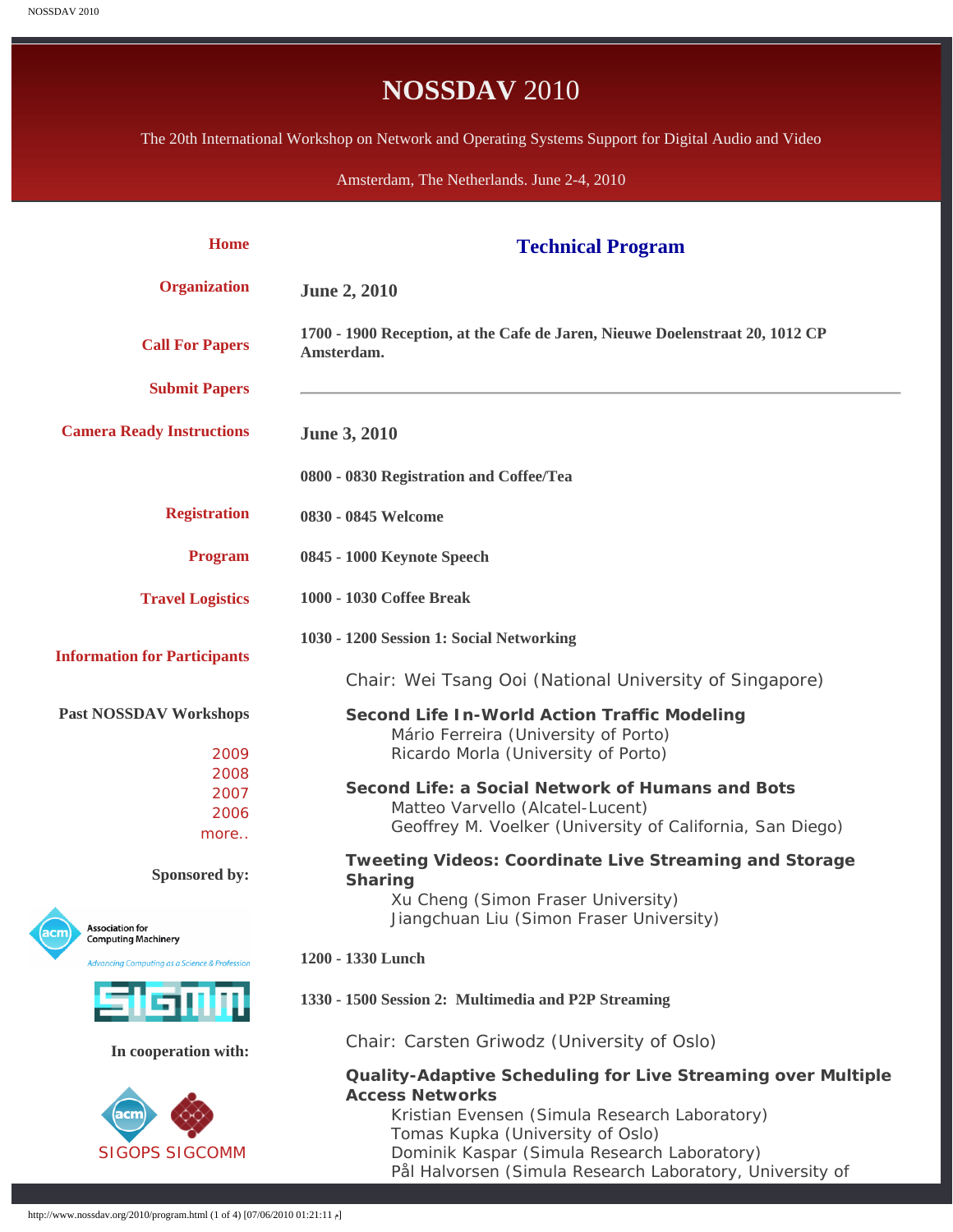#### Oslo)

Carsten Griwodz (Simula Research Laboratory, University of Oslo)

## **Mesh-based Peer-to-Peer Layered Video Streaming With Taxation**

Hao Hu (Polytechnic Institute of NYU) Yang Guo (Corporate Research, Technicolor) Yong Liu (Polytechnic Institute of NYU)

## **Reducing Data Request Contentions for Improved Streaming Quality**

Yao Liu (George Mason University) Fei Li (George Mason University) Lei Guo (Yahoo! Inc.) Songqing Chen (George Mason University)

## **1500 - 1530 Coffee Break**

#### **1530 - 1730 Session 3: 3D and Immersive Environments**

Chair: Songqing Chen (George Mason University)

## **TSync: A New Synchronization Framework for Multi-site 3D Tele-immersion**

Zixia Huang (University of Illinois at Urbana-Champaign) Wanmin Wu (University of Illinois at Urbana-Champaign) Klara Nahrstedt (University of Illinois at Urbana-Champaign) Ahsan Arefin (University of Illinois at Urbana-Champaign) Raoul Rivas (University of Illinois at Urbana-Champaign)

## **Video Indexed VM Continuous Checkpoints: Time Travel Support for Virtual 3D Graphics Applications**

Weidong Shi (ViTie Inc) Yang Lu (ViTie Inc)

## **TriggerTV: Exploiting Social User Journeys within an Interactive TV System**

Keith Mitchell (Lancaster University) Andrew Jones (Lancaster University) Nicholas Race (Lancaster University)

**1830 Banquet, boat leaves from the dock across from the NH Tropen.** 

### **June 4, 2010**

**0800 - 0830 Registration and Coffee/Tea** 

**0830 - 1000 Session 4: Quality Assessment and Measurement**

Chair: Pål Halvorsen (University of Oslo)

## **A New QoE Model and Evaluation Method for Broadcast Audio Contribution over IP** Maxim Graubner (TU Darmstadt)

Parag S. Mogre (TU Darmstadt)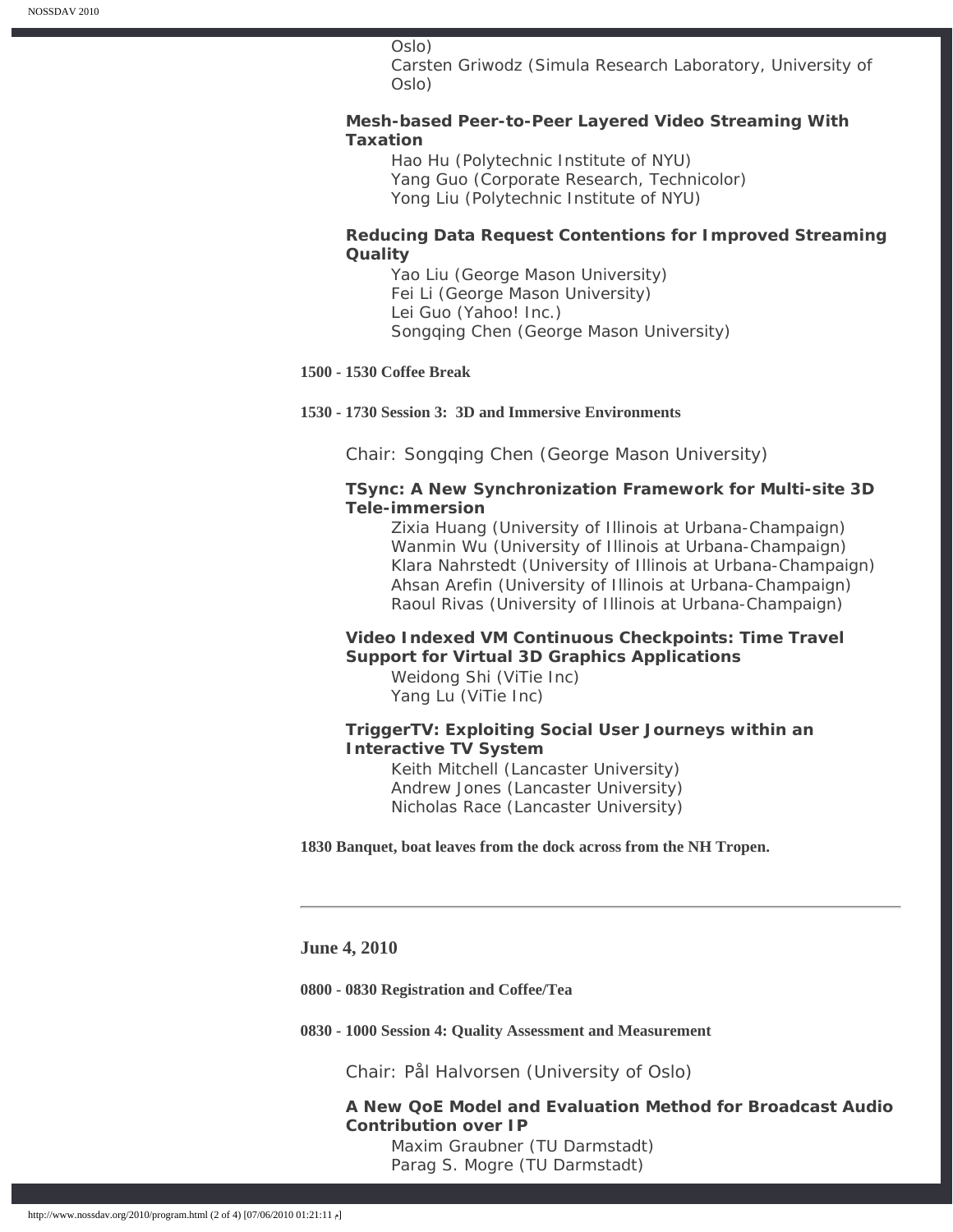## Ralf Steinmetz (TU Darmstadt)

Thorsten Lorenzen (Hessischer Rundfunk)

## **Randomised Pair Comparison - An Economic and Robust Method for Audiovisual Quality Assessment**

Alexander Eichhorn (Simula Research Laboratory) Pengpeng Ni (Simula Research Laboratory) Ragnhild Eg (Simula Research Laboratory)

## **The Implication of External links on Video Sharing Sites: Measurement and Analysis**

Kunfeng Lai (The Hong Kong Polytechnic University) Dan Wang (The Hong Kong Polytechnic University)

## **1000 - 1030 Coffee Break**

#### **1030 - 1200 Session 5: GPU and Multicore Systems**

Chair: Mohamed Hefeeda (Simon Fraser University)

#### **Tips, Tricks and Troubles: Optimizing for Cell and GPU**

Håkon Kvale Stensland (Simula Research Laboratory) Håvard Espeland (Simula Research Laboratory) Carsten Griwodz (Simula Research Laboratory) Pål Halvorsen (Simula Research Laboratory)

## **p264: Open Platform for Designing Parallel H.264/AVC Video Encoders on Multi-Core Systems**

António Rodrigues (IST / INESC-ID) Nuno Roma (IST / INESC-ID) Leonel Sousa (IST / INESC-ID)

## **RTP-Miner: an Efficient Online Intrusion Detection Framework for Detecting RTP Fuzzing Attacks**

M. Ali Akbar (Next Generation Intelligent Networks Research Center (nexGIN RC), FAST-NUCES) Muddassar Farooq (Next Generation Intelligent Networks Research Center (nexGIN RC), FAST-NUCES)

#### **1200 - 1330 Lunch**

#### **1330 - 1500 Session 6: Peer-to-Peer Streaming**

Chair: Guo Yang (Thomson Corporate Research)

## **Designing a Tit-for-Tat Based Peer-to-Peer Video-on-Demand System**

Kévin Huguenin (Université de Rennes 1 / IRISA) Anne-Marie Kermarrec (INRIA Rennes - Bretagne Atlantique) Vivek Rai (Vrije Universiteit Amsterdam) Maarten van Steen (Vrije Universiteit Amsterdam)

## **Caching and Request Generation for a Peer-based PVR**

Jeremy Guebert (University of Saskatchewan) Dwight Makaroff (University of Saskatchewan) Ketan Mayer-Patel (University of North Carolina)

# **Collaborative Delay-Aware Scheduling in Peer-to-Peer UGC Video Sharing**

Xu Cheng (Simon Fraser University)